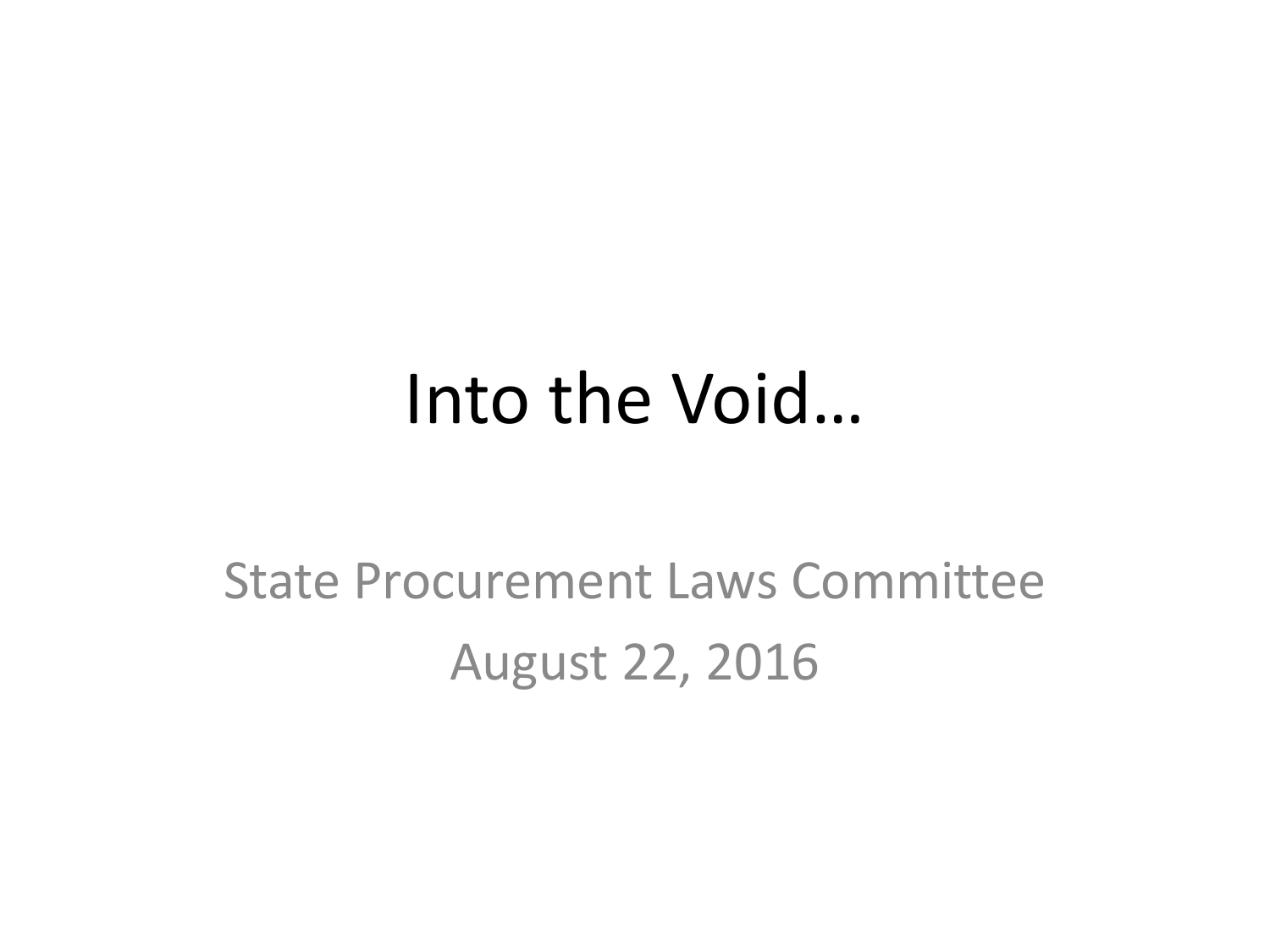### Different Words, Different Meanings

- Void: has no legal effect, usually because it is missing at least one element.
- Voidable: capable of being affirmed or rejected at the option of one of the parties, but which is binding on the other.
- Unenforceable: valid, but incapable of being sued upon because of lack of formality or some technical glitch (for instance, failure to comply with requirements of statute of frauds in real estate matter).
- Valid: enforceable at law. It creates legal obligations between the parties. It enables one party to compel another party to do something or not to do something.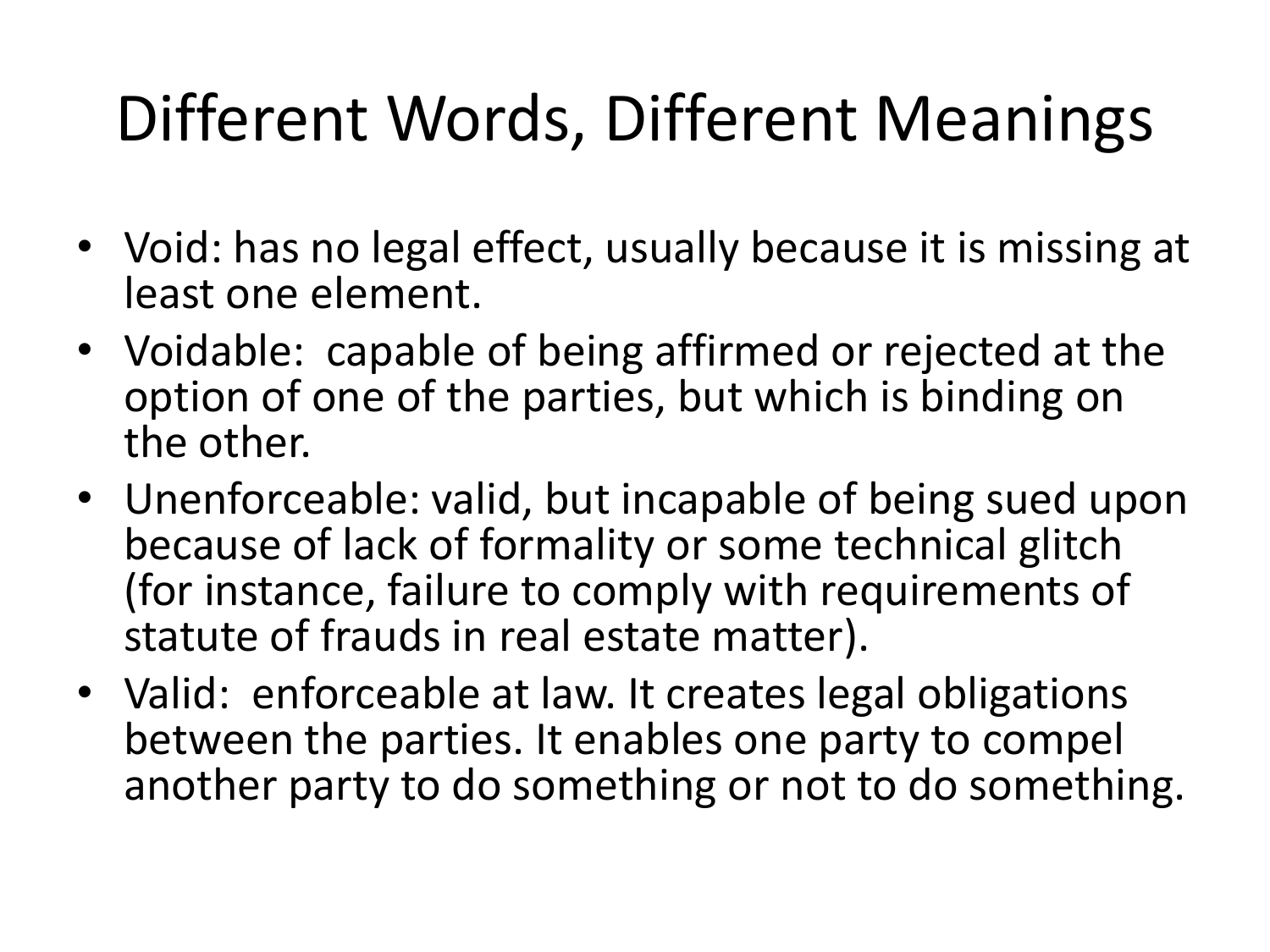## Idaho Code 67-9213

- 67-9213. VOID CONTRACTS. (1) All contracts made in violation of the provisions of this chapter shall be void. Any sum of money advanced by the state in consideration of a void contract shall be repaid forthwith.
- (2) In the event of a refusal or delay when repayment is demanded by the proper officer of the state of Idaho, under whose authority such contract shall have been made or entered into, every person so refusing or delaying, together with that person's surety or sureties, shall be prosecuted at law for the recovery of such sum of money so advanced.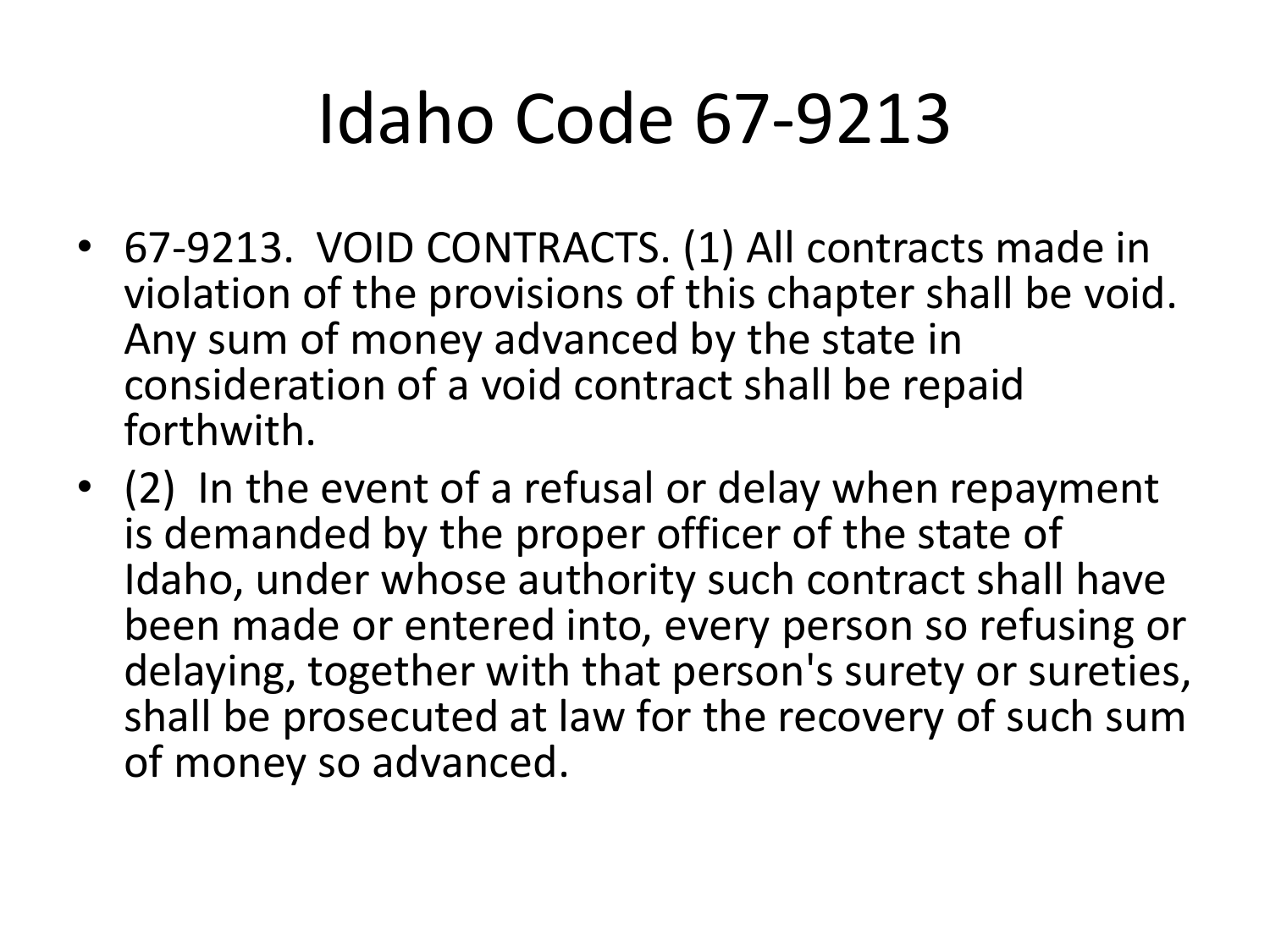## What does it mean

- Void or voidable?
	- A contract may proceed for a long time and then be declared void.
- Any sum of money advanced…
	- Payments prior to receipt of goods and services?
	- Connection with Idaho Code 67-5704?
		- 67-5704. ADVANCE PAYMENTS AND INTERACCOUNT TRANSACTIONS. Any unit of the department of administration providing services to departments of state government as authorized in this chapter may charge and receive payment in advance of performance thereof for a period of time not to exceed the current appropriation of the department requesting such services. Such payments may be used for personnel costs and operating expenditures of the unit providing the services.